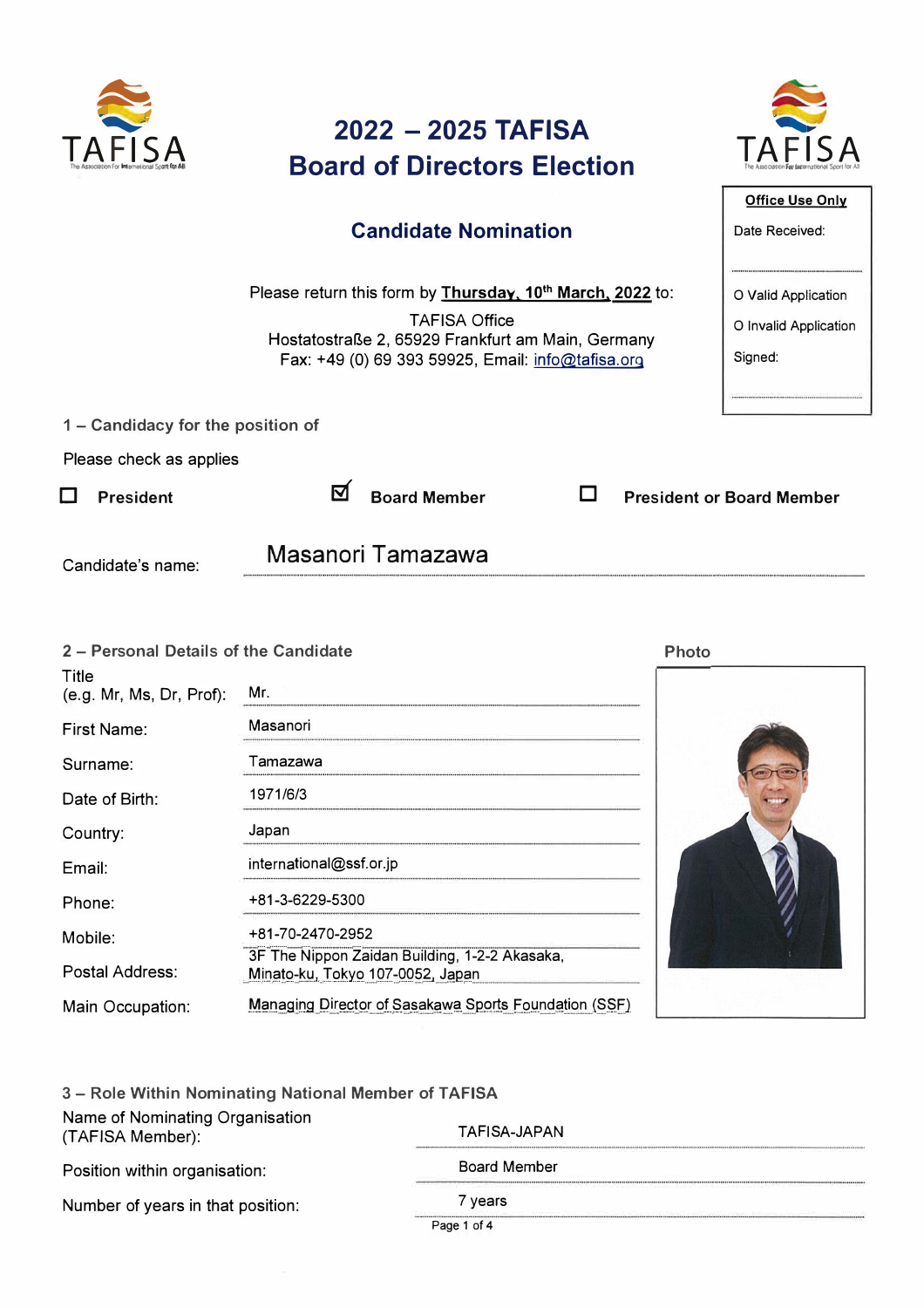



Special contributions to Sport for All in this role: Hosted 26th TAFISA World Congress in Tokyo (2019), Hosted

TAFISA Board Meeting and World Forum in Tokyo (2012), Edited and published TAFISA Active World 2011 ~The global

Almanac on Sport for All~ (2011), Completed TAFISA's Certified Leadership Course in Kuala Lumpur, Malaysia (2010)

4 - Other Positions, Contributions and Achievements in the Field of Sport for All and Physical Activity (Optional)

Please describe any of your further contributions and achievements in the Field of Sport for All and Physical Activity (this may include current and past positions or roles within other organisations, publications… )

As the Managing Director of the Sasakawa Sports Foundation; ·--·--·-·····-·-·

• Coordinator of TAFISA World Challenge Day in Japan (Since 2009)

• Made presentations on various seminar/webinar: 23rd TAFISA World Congress in Enschede - Netherlands (2013), 13th ASFAA

Congress (2014), TAFISA Webinar - Asia (2020), 7th TAFISA World Sport for All Games "Healthy Lifestyles for All - Contribution

from Sport for All" (2021), TAFISA and KC Sport co-hosted webinar "It takes a Community to Raise a Physically Active Child" (2021)

Other positions;

• Member of steering committee of "Health Japan 21" (National health promotion movement promoted by Minister of Health, Labour and Welfare) (Since 2018)

• Member of International Cooperation Subcommittee of Promotion and Development Committee in Japan Rugby Football Union (Since 2016)

• Adviser of Legacy Planning Committee of Kamaishi Unosumai Memorial Stadium after Rugby World Cup 2019 (Since 2019)

5 - Command of English (working language of TAFISA)

•—·

Please check as applies



Fluent English speaker

ロ

Limited English speaker

 $\Box$  I confirm that I have the intention to improve my English within a year if elected

 $\Box$  I confirm that I have staff at disposal to support me carry out my BoD duties in English

Other fluently spoken languages: Japanese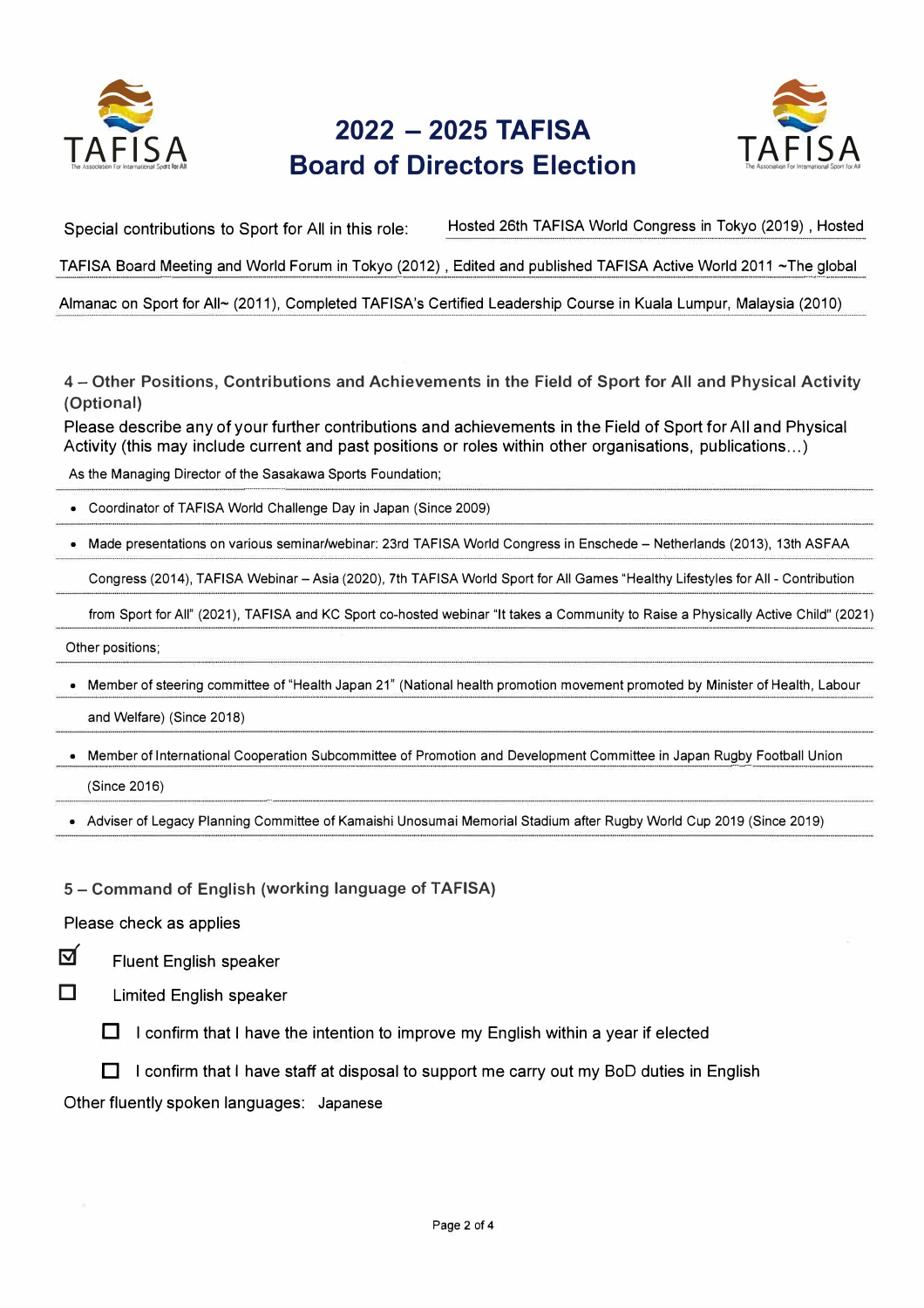

ज

# 2022 - 2025 TAFISA **Board of Directors Election**



6 - Attendance at Board Meetings and General Assemblies

Please confirm by checking the boxes

I confirm my willingness to attend TAFISA Board of Directors Meetings (2 – 3 times per year) and TAFISA General Assemblies (once every two years)

ৰ I confirm that costs associated with travel to Board Meetings and General Assemblies will be borne by the Board Member themselves or their organisation, unless otherwise stipulated by the TAFISA Board of Directors

7 - Dedication to TAFISA

Please confirm by checking the box

ज I confirm that, if elected, I will be expected to actively support and contribute to TAFISA and its

initiatives, including:

- Promoting TAFISA and its initiatives locally and internationally,  $\blacksquare$
- $\blacksquare$ Encouraging membership,
- $\mathbf{r}$ Supporting coordination of (local) events and programs, e.g. World Challenge Day, World Walking Day, World/Regional Sport for Games, World Congress, Certified Leadership Courses, etc,
- $\blacksquare$ Contributing to TAFISA publications, including newsletters, and the website,
- Identifying and fostering relationships with potential sponsors and partners, and  $\blacksquare$
- Supporting other countries.  $\blacksquare$

#### 8 - Benefit to TAFISA

Please describe, in a few words, how you intend to support TAFISA's growth and development if elected, as well as any special benefits that you may bring to TAFISA:

Research and Publication: Conduct regular-basis research and survey on TAFISA's initiatives (including TAFISA

Mission 2030) with support from the Sasakawa Sports Foundation and publish the result accordingly

- Relationship with ASFAA: Coordinate and strengthen a relationship between ASFAA and TAFISA
- International Relation: Strengthen a relationship between Japanese locals and international experts
- Hosting: Consider hosting TAFISA Certified Leadership Courses in Japan
- Presentation: Willing to give presentations on various Sport for All topics to share the latest situation and issues in Japan